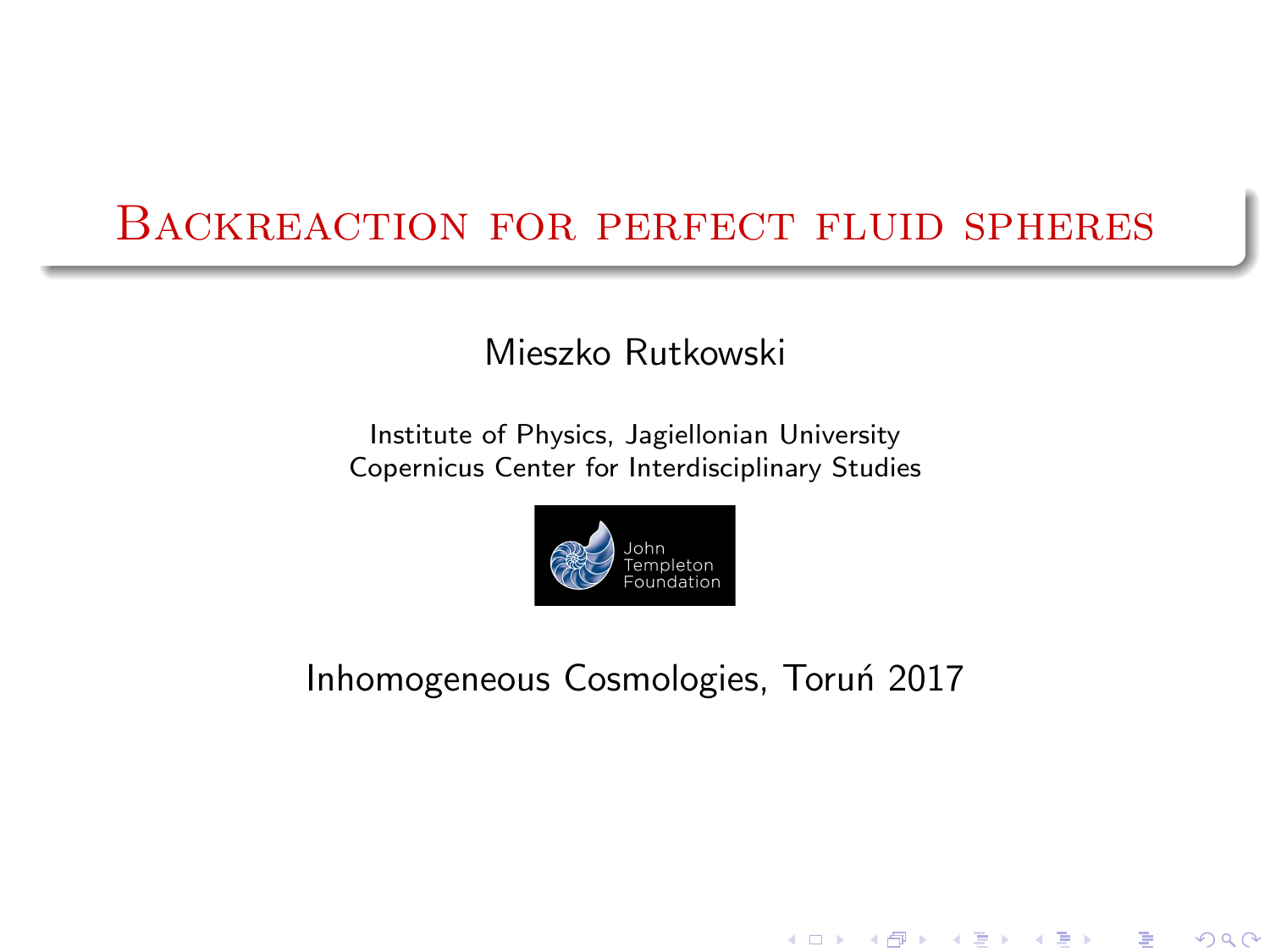# **PLAN**



INTRODUCTION

- **•** [Motivation](#page-2-0)
- **•** [Method](#page-3-0)



#### <sup>3</sup> [Construction of inhomogeneous solutions](#page-6-0)

メロト メ御い メ君 トメ 君 トッ 君

 $2Q$ 

- [Approach](#page-6-0)
- [Solving Einstein equations](#page-7-0)
- <sup>4</sup> [Green–Wald scheme](#page-10-0)

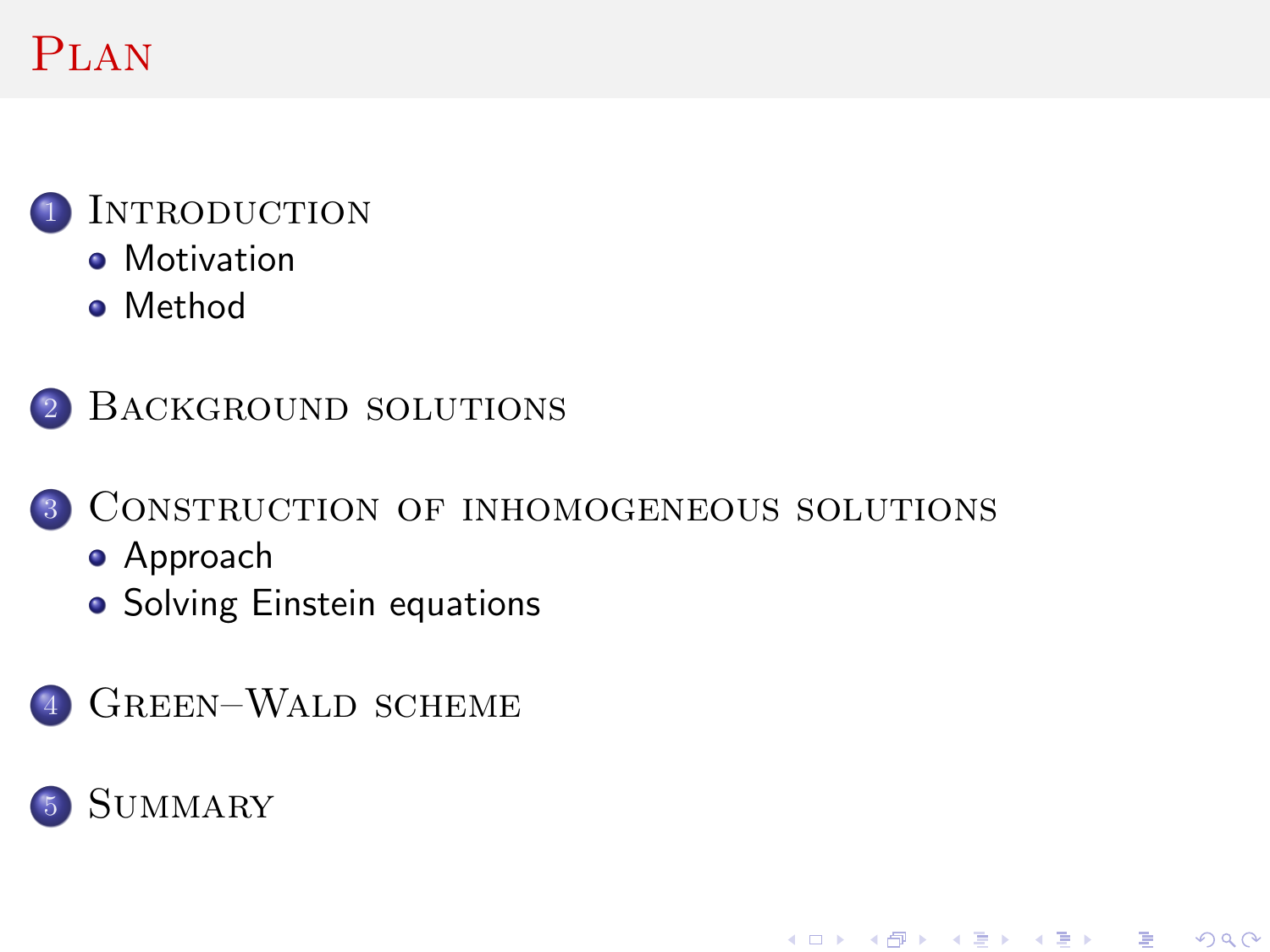# <span id="page-2-0"></span>**MOTIVATION**

- Seek for backreaction in non-cosmological context
- Build a simple perfect fluid solution in spherical symmetry
- **•** Study deviations from an equation of state

4 0 8

**GARAGE** 

 $QQQ$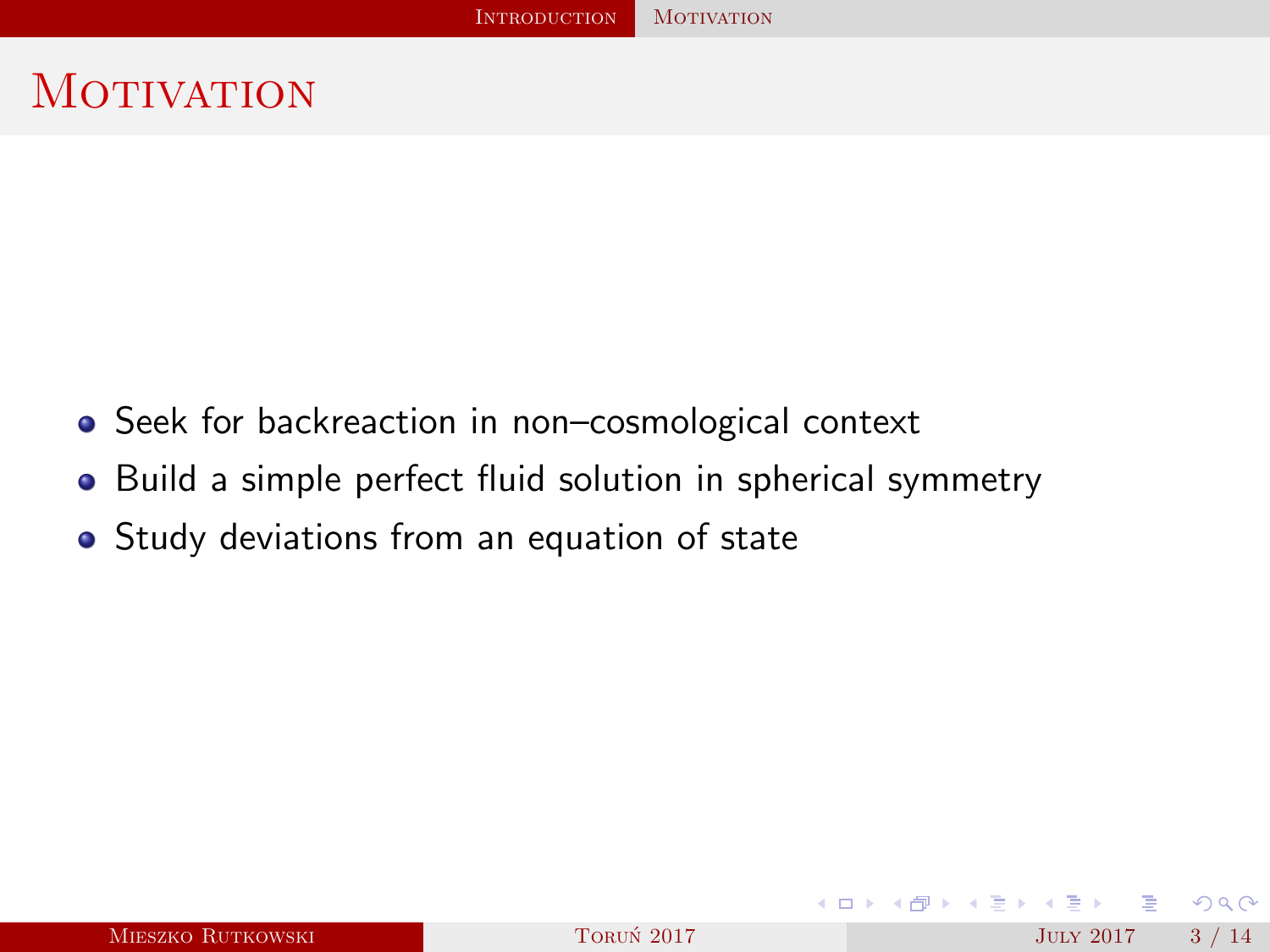## <span id="page-3-0"></span>**METHOD**

Steps of construction of the solution:

- Postulate density profile as a perturbation of the known solution
- Solve Einstein equations (usually not possible analytically)
- Compare new solution with background

Remarks:

- $\bullet$  These are not models of relativistic stars (static  $+$  unstable)
- Background solution in not *homogeneous*
- $\bullet$  Backreaction  $=$  deviations from background EOS

 $QQQ$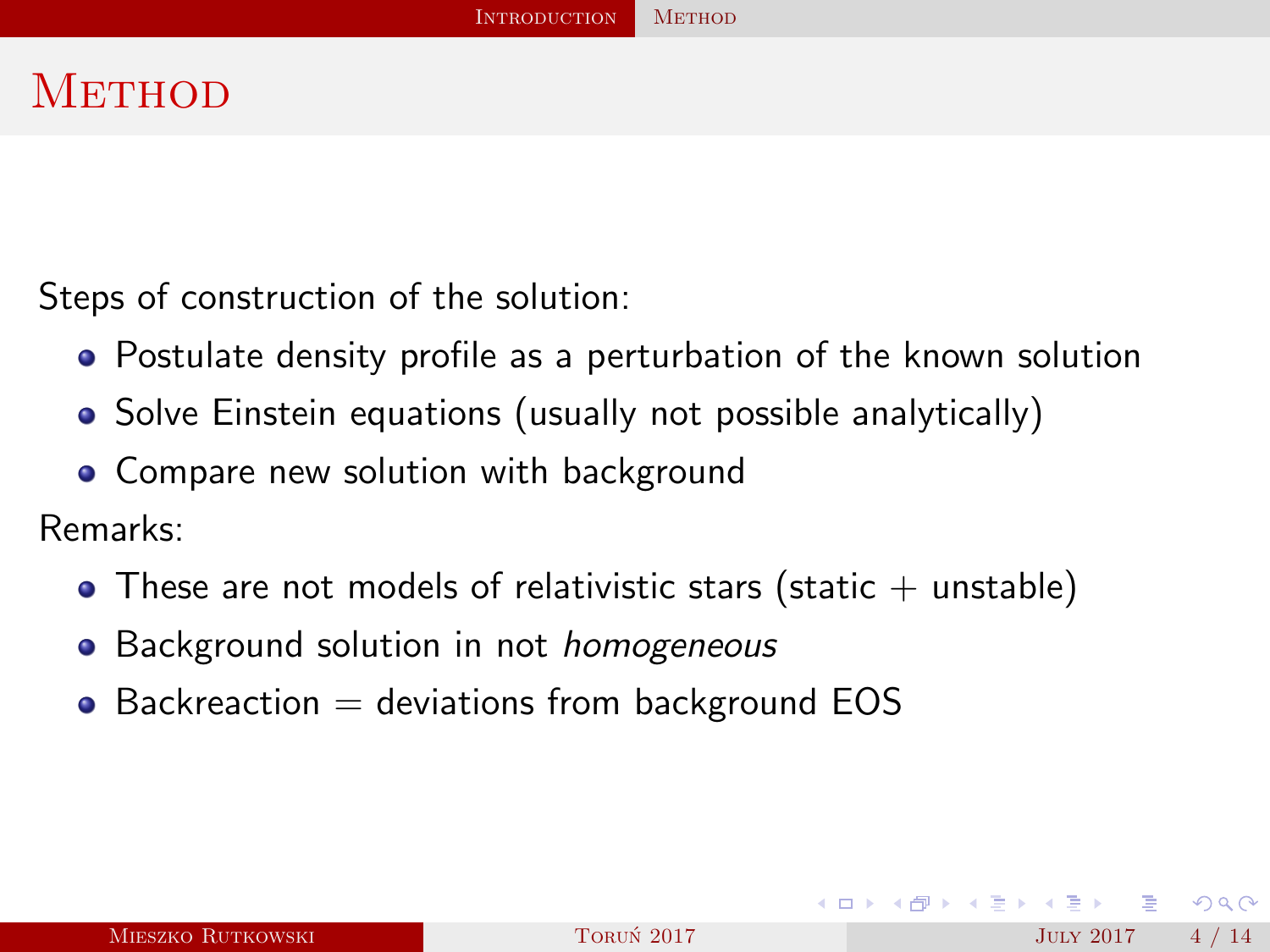### <span id="page-4-0"></span>**EQUATIONS**

Metric form:

$$
ds^{2} = -\zeta^{2}(r)dt^{2} + \frac{1}{B(r)}dr^{2} + r^{2}d\Omega^{2},
$$
 (1)

perfect fluid source:

<span id="page-4-1"></span>
$$
T_{\mu\nu} = u_{\mu}u_{\nu}(\rho + \rho) + \rho g_{\mu\nu} , \qquad (2)
$$

Einstein equations:

$$
rB'(r)\left[r\zeta'(r)+\zeta(r)\right]-2B(r)\left\{r\left[\zeta'(r)-r\zeta''(r)\right]+\zeta(r)\right\}+2\zeta(r)=0,
$$
\n(3)

$$
\rho(r) = \frac{1 - B(r) - rB'(r)}{8\pi r^2},\tag{4}
$$

$$
p(r) = \frac{[B(r)-1]\zeta(r)+2rB(r)\zeta'(r)}{8\pi\zeta(r)r^2}.
$$
\n(5)

MIESZKO RUTKOWSKI TORUN 2017 TORUN 2017 JULY 2017 5 / 14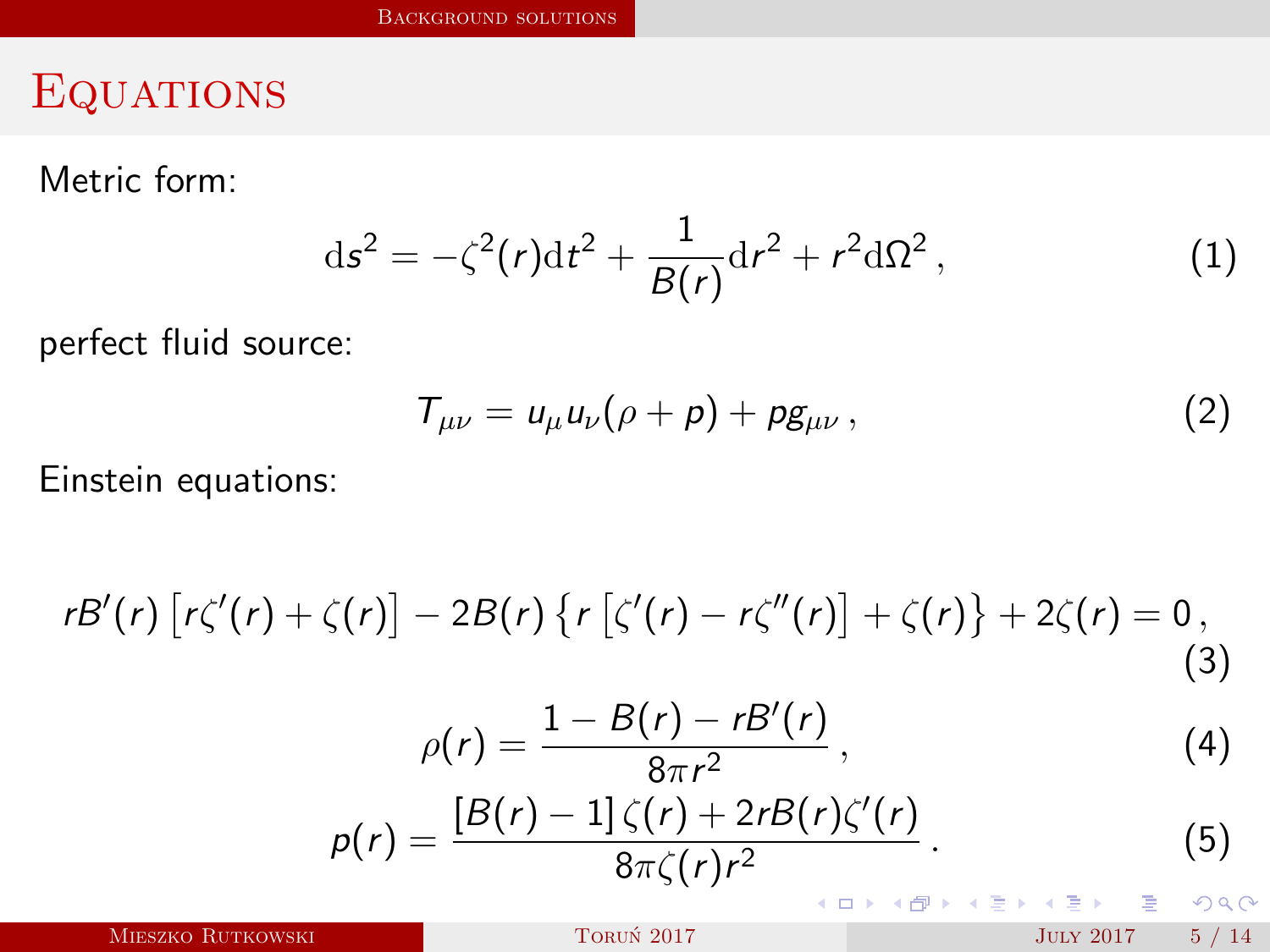#### <span id="page-5-0"></span>Background solutions

Schwarzschild Interior:

$$
\rho(r) = \rho_0 = \text{const} \tag{6}
$$

Tolman VII:

$$
\rho(r) = \rho_0 \left[ 1 - \mu \left( \frac{r}{r_b} \right)^2 \right] \tag{7}
$$

4 0 8

Steps:

- Solve equations for  $B(r)$ ,  $\zeta(r)$ ,  $p(r)$
- Use junction conditions with Schwarzschild at some  $r = r_b$

|  |  | MIESZKO RUTKOWSKI |
|--|--|-------------------|
|--|--|-------------------|

 $QQQ$ 

④ ヨ メ ④ ヨ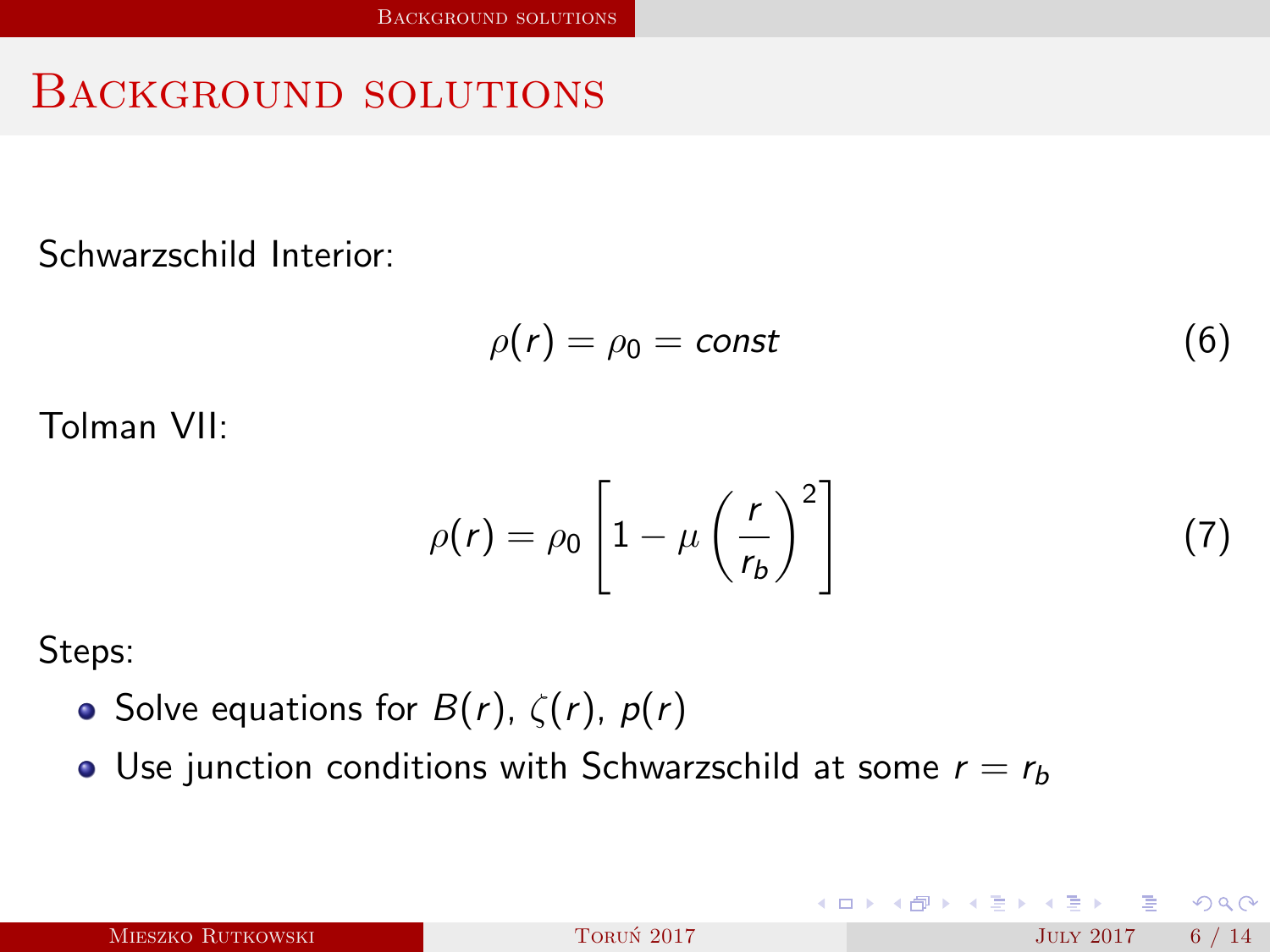# <span id="page-6-0"></span>PERTURBED TOLMAN VII

Perturbed density:

$$
\rho(r) = \rho_{background} + A\cos(\lambda r) \tag{8}
$$

Solution to 1st order ODE:

$$
B(r) = 1 + \frac{C}{r} + 8\pi\rho_c \left[ \frac{2A\sin(\lambda r)}{\lambda^3 r} - \frac{2A\cos(\lambda r)}{\lambda^2} - \frac{Ar\sin(\lambda r)}{\lambda} + \frac{\mu r^4}{5r_b^2} - \frac{1}{3}r^2 \right]
$$
\n(9)

2nd order ODE to solve:

$$
(rB'(r)-2B(r)+2)\zeta(r)+r\left(rB'(r)-2B(r)\right)\zeta'(r)+2rB(r)\zeta''(r)=0
$$
\n(10)

- $\bullet$  Second order ODE with junction conditions at  $r_{b,inh}$
- Associate coordinate radii of the perturbed solution and the background by physical distance: time of flight of the photon
- $\bullet$  Problem with free boundary solved itera[tiv](#page-5-0)[ely](#page-7-0)

MIESZKO RUTKOWSKI TORUŃ 2017 TORUŃ 2017 TORUŃ 2017 TORUŃ 2017 TORUŃ 2017 TORUŃ 2017 TORUŃ 2017 TORUŃ 2017 TORUŃ

 $QQ$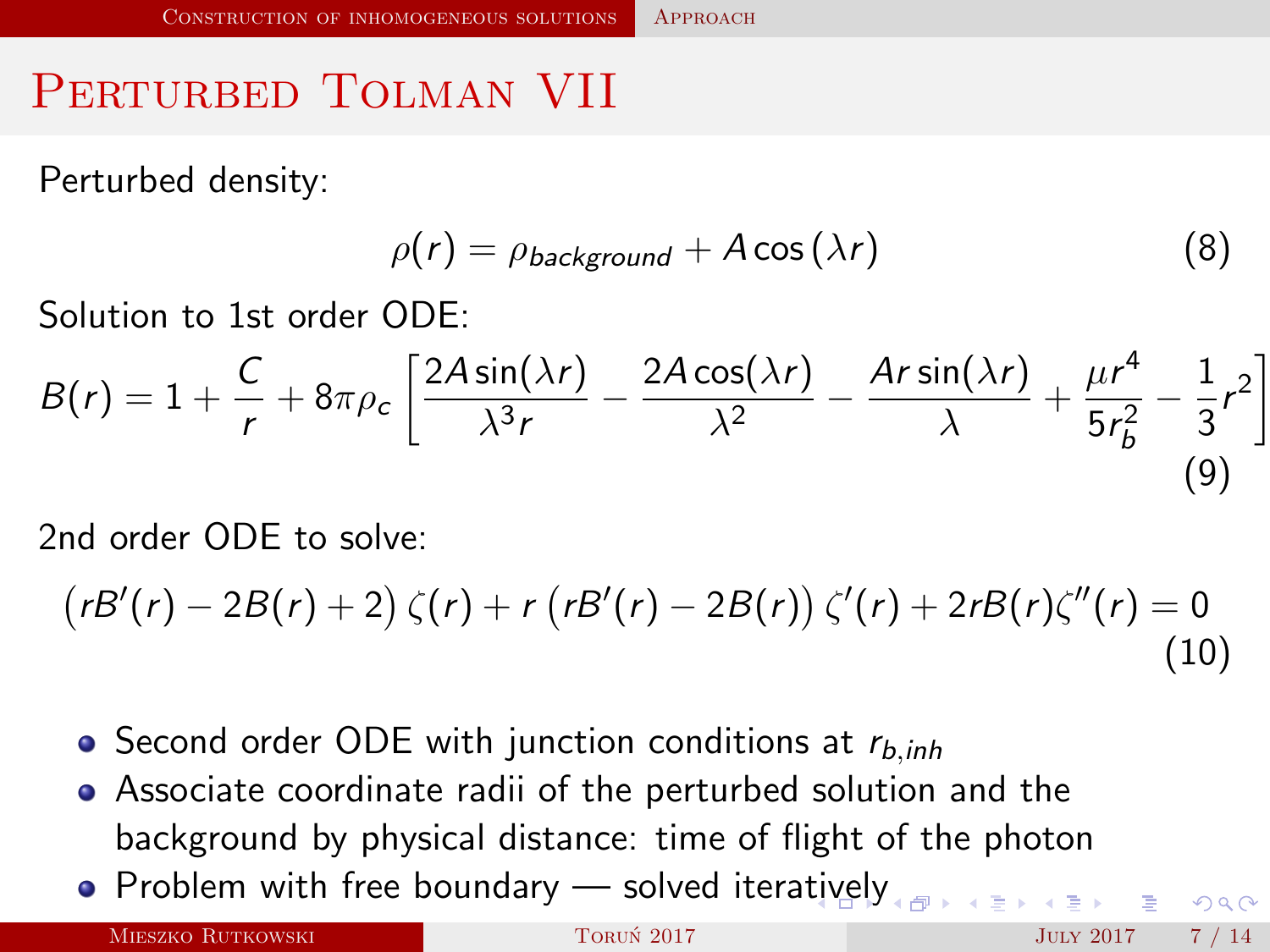<span id="page-7-0"></span>Result: backreaction depends on mass difference.

$$
\delta m = m_{inh} - m_h = 4\pi \rho_c \left[ \frac{Ar_b^2 \sin(\lambda r_b)}{\lambda} - \frac{2A \sin(\lambda r_b)}{\lambda^3} + \frac{2Ar_b \cos(\lambda r_b)}{\lambda^2} \right].
$$
\nTake  $\lambda = \frac{2\pi n + \phi_0}{r_b}$ :

\n
$$
\begin{bmatrix}\n\frac{0.0006}{0.0004} \\
0.0004 \\
0.0004 \\
0.0004\n\end{bmatrix}
$$
\nThese  $\lambda = \frac{2\pi n + \phi_0}{r_b}$ :

\n
$$
\begin{bmatrix}\n\frac{0.0006}{0.0004} \\
0.0004 \\
0.0004\n\end{bmatrix}
$$
\nThese  $\lambda = \frac{2\pi n + \phi_0}{r_b}$ :

\n
$$
\begin{bmatrix}\n\frac{0.0006}{0.0004} \\
0.0004 \\
0.0004\n\end{bmatrix}
$$
\nThese  $\lambda = \frac{2\pi n + \phi_0}{r_b}$ :

\n
$$
\begin{bmatrix}\n\frac{0.0006}{0.0004} \\
0.0004 \\
0.0004\n\end{bmatrix}
$$
\nThese  $\lambda = \frac{2\pi n + \phi_0}{r_b}$ :

\n
$$
\begin{bmatrix}\n\frac{0.0006}{0.0004} \\
0.0004 \\
0.0004\n\end{bmatrix}
$$
\nThese  $\lambda = \frac{2\pi n + \phi_0}{r_b}$ :

\nSince  $\lambda = \frac{2\pi n + \phi_0}{r_b}$  is the same as  $\lambda = \frac{2\pi n + \phi_0}{r_b}$ .

FIGURE: Impact of phase factor  $\phi_0$  on the central pressure and mass differences  $(A=\frac{1}{50}, n=50).$ イロン イ押ン イヨン イヨン 一重  $OQ$ 

MIESZKO RUTKOWSKI TORUŃ 2017 **TORUŃ 2017 JULY 2017** 8 / 14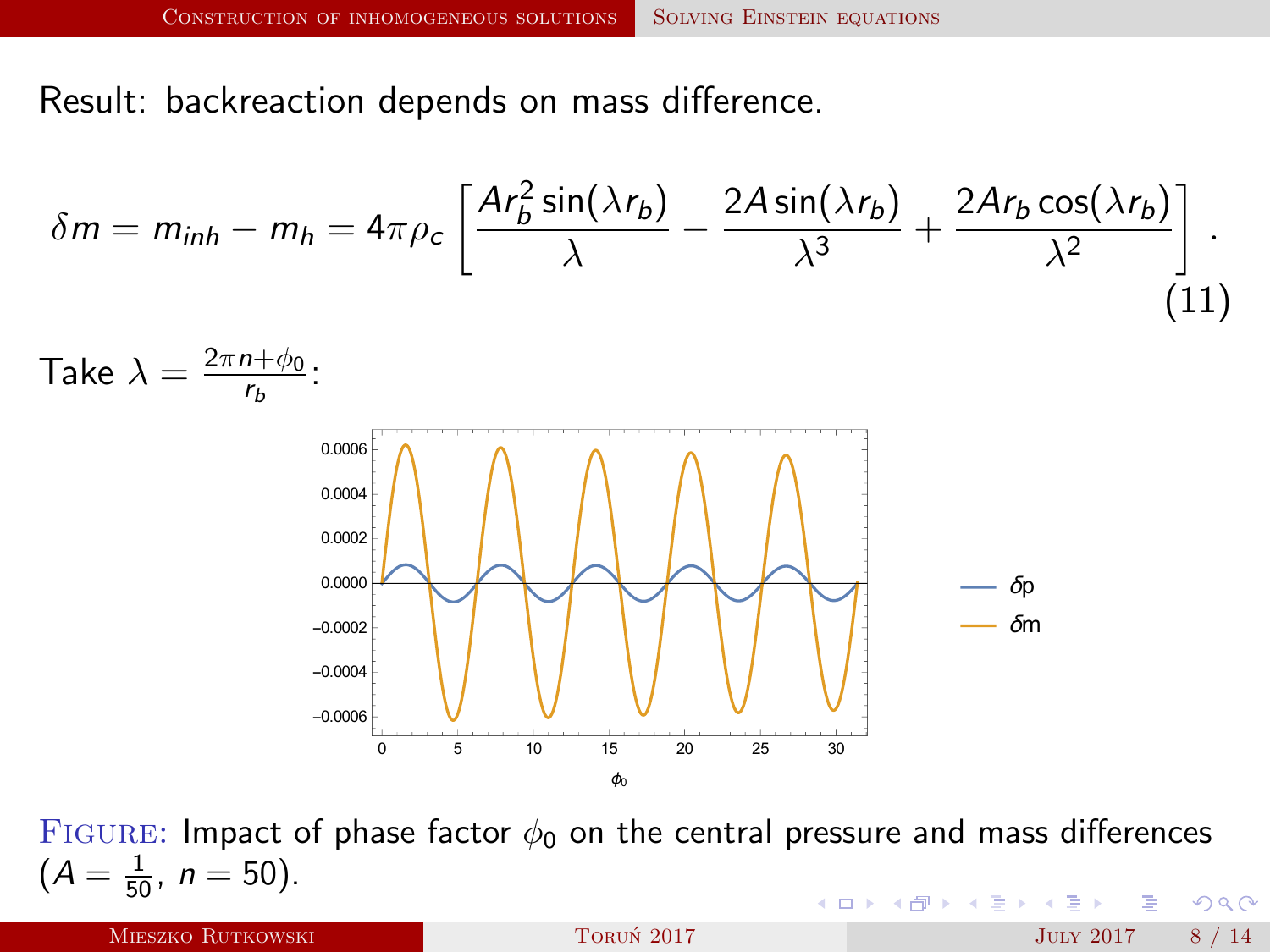## <span id="page-8-0"></span>MAXIMAL BACKREACTION



- 4 ヨ メ イヨ

 $($  D  $)$   $($   $\overline{m}$   $)$ 

 $290$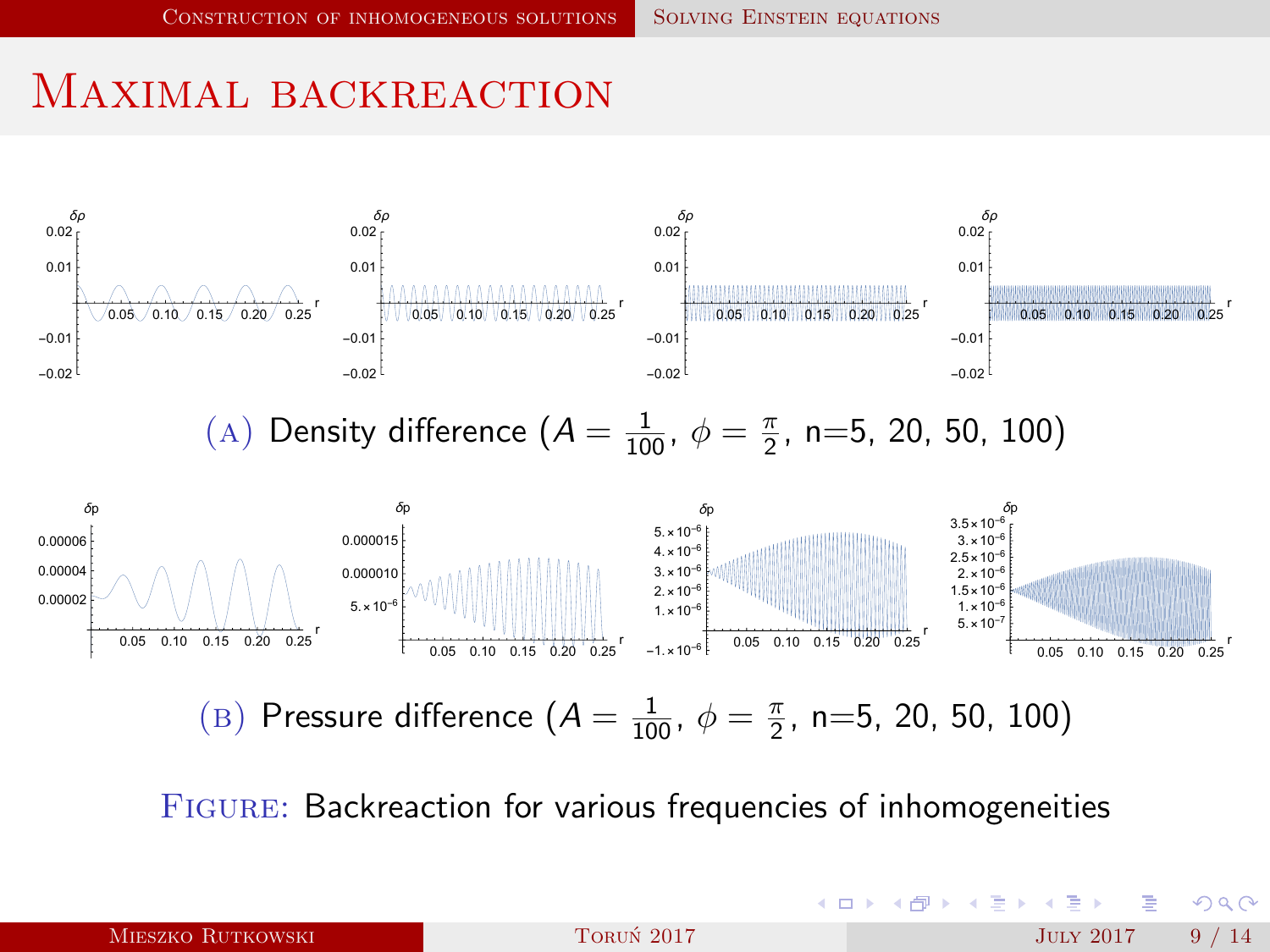#### <span id="page-9-0"></span>EQUATION OF STATE AND ENERGY CONDITIONS



FIGURE: Blue: density–pressure relation for perturbed Tolman VII ( $A=\frac{1}{100}$ ,  $n = 100$ ). Red: density–pressure relation for exact Tolman VII.

Energy conditions: all ful[fille](#page-8-0)[d.](#page-10-0)

|                   | --         | KED KARD KED KED E KARA |       |
|-------------------|------------|-------------------------|-------|
| MIESZKO RUTKOWSKI | TORUŃ 2017 | JULY 2017               | 10/14 |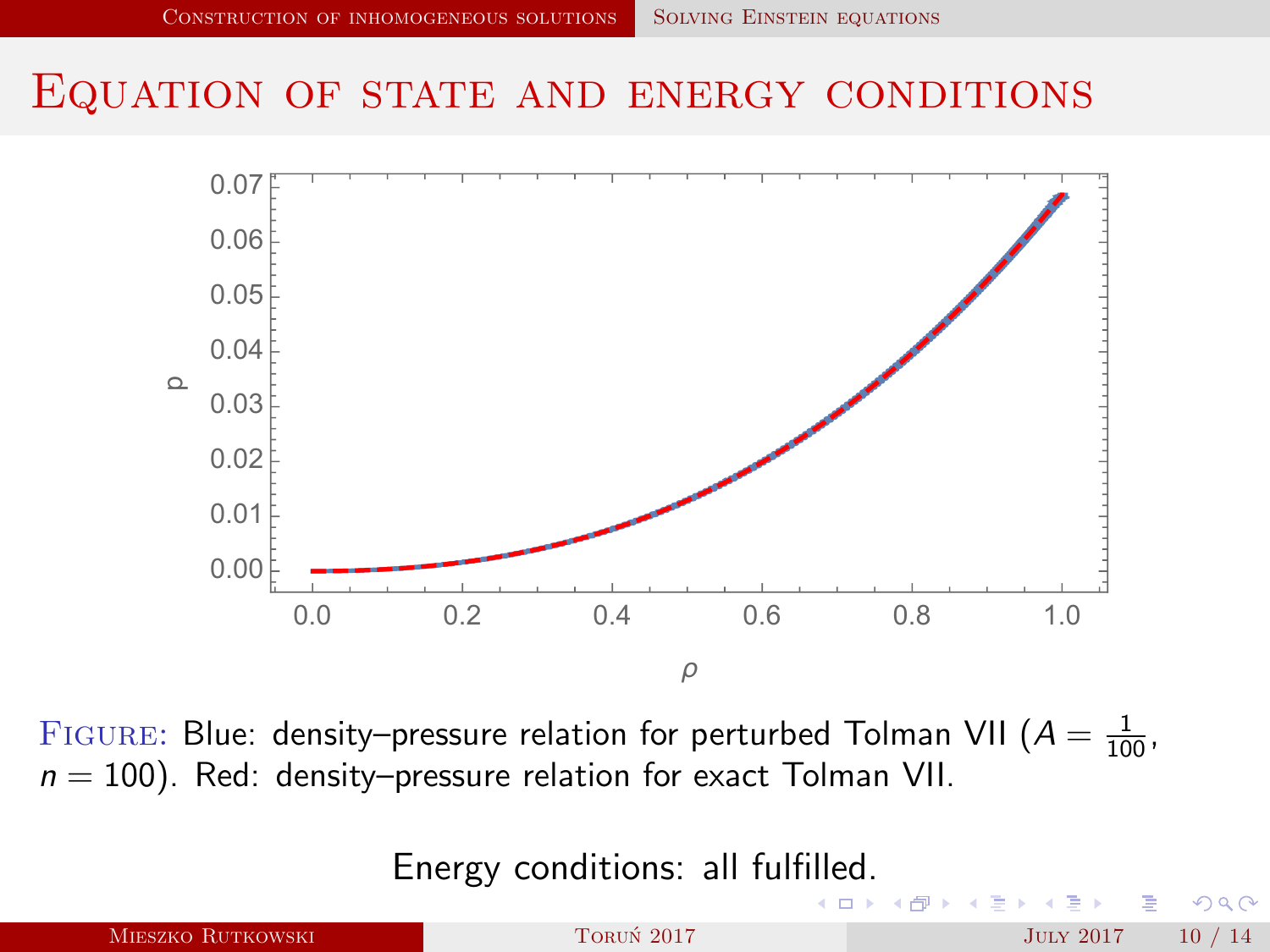# <span id="page-10-0"></span>Green–Wald scheme

Assumptions:

- We are in the a family of coordinates  $x^\mu(\lambda)$  such that the metric  $g_{\mu\nu}(\lambda)$  takes form [\(1\)](#page-4-1)
- $g_{\mu\nu}(\lambda)$  fulfills Einstein equations for  $\lambda > 0$  and is uniformly convergent to some  $g^{(0)}_{\alpha\beta}$  as  $\lambda\to 0$

We want to compare:

$$
\rho_0(r) = \frac{1 - B_0(r) - rB_0'(r)}{8\pi r^2},\qquad(12)
$$

$$
p_0(r) = \frac{[B_0(r) - 1]\zeta_0(r) + 2rB_0(r)\zeta'_0(r)}{8\pi\zeta_0(r)r^2},
$$
\n(13)

with

$$
\bar{\rho}(r) = \mathop{\text{w-lim}}\limits_{\lambda \to 0} \frac{1 - B_{\lambda}(r) - rB'_{\lambda}(r)}{8\pi r^2},
$$
\n
$$
\bar{\rho}(r) = \mathop{\text{w-lim}}\limits_{\lambda \to 0} \frac{[B_{\lambda}(r) - 1]\zeta_{\lambda}(r) + 2rB_{\lambda}(r)\zeta'_{\lambda}(r)}{8\pi \zeta_{\lambda}(r)r^2}
$$
\n
$$
(14)
$$
\n
$$
\bar{\rho}(r) = \mathop{\text{w-lim}}\limits_{\lambda \to 0} \frac{[B_{\lambda}(r) - 1]\zeta_{\lambda}(r) + 2rB_{\lambda}(r)\zeta'_{\lambda}(r)}{8\pi \zeta_{\lambda}(r)r^2}
$$

Mieszko Rutkowski [Torun 2017](#page-0-0) ´ July 2017 11 / 14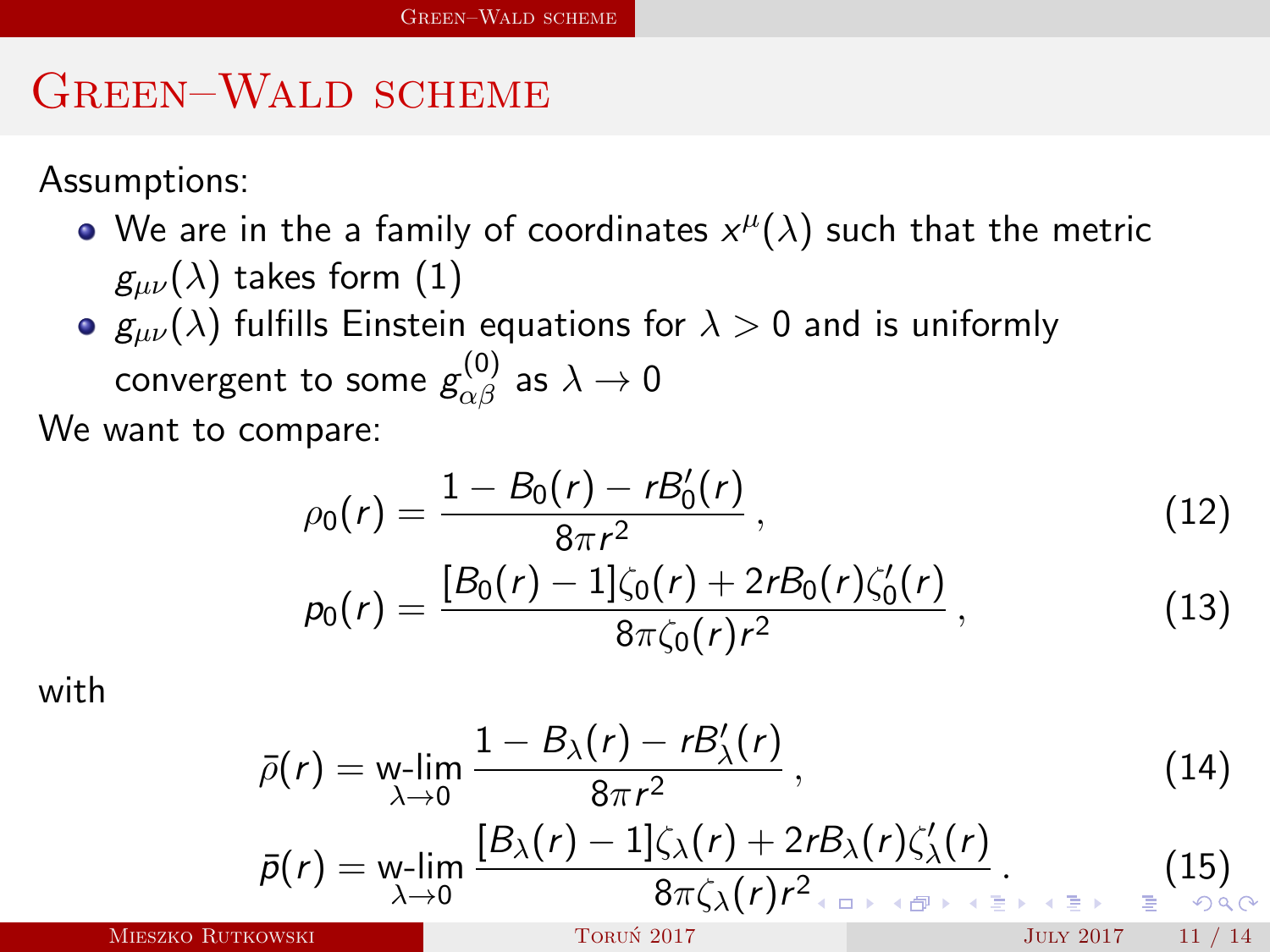#### <span id="page-11-0"></span>**OBSERVATION**

Let 
$$
\lim_{\lambda \to 0} g(\lambda, r) = g_0(r)
$$
 and  $\lim_{\lambda \to 0} h(\lambda, r) = h_0(r)$ .<sup>a</sup> Then  
w- $\lim_{\lambda \to 0} [g(\lambda, r)h'(\lambda, r)] = g_0(r)h'_0(r)$ .

<sup>a</sup>Derivatives of these functions are not necessarily uniformly convergent.

We adapt this observation to  $\bar{\rho}(r)$  and  $\bar{p}(r)$  and conclude that:

$$
\bar{\rho}(r) = \lim_{\lambda \to 0} \rho_{\lambda}(r) = \rho_0(r), \qquad (16)
$$

$$
\bar{p}(r) = \mathop{\mathrm{w-lim}}_{\lambda \to 0} p_{\lambda}(r) = p_0(r) , \qquad (17)
$$

This can be extended to coordinate frames, to which transformation from  $x^{\mu}(\lambda)$  is non–singular in the limit  $\lambda \to 0$ .

 $QQQ$ 

 $\mathcal{A} \xrightarrow{\sim} \mathcal{B} \xrightarrow{\sim} \mathcal{A} \xrightarrow{\sim} \mathcal{B} \xrightarrow{\sim}$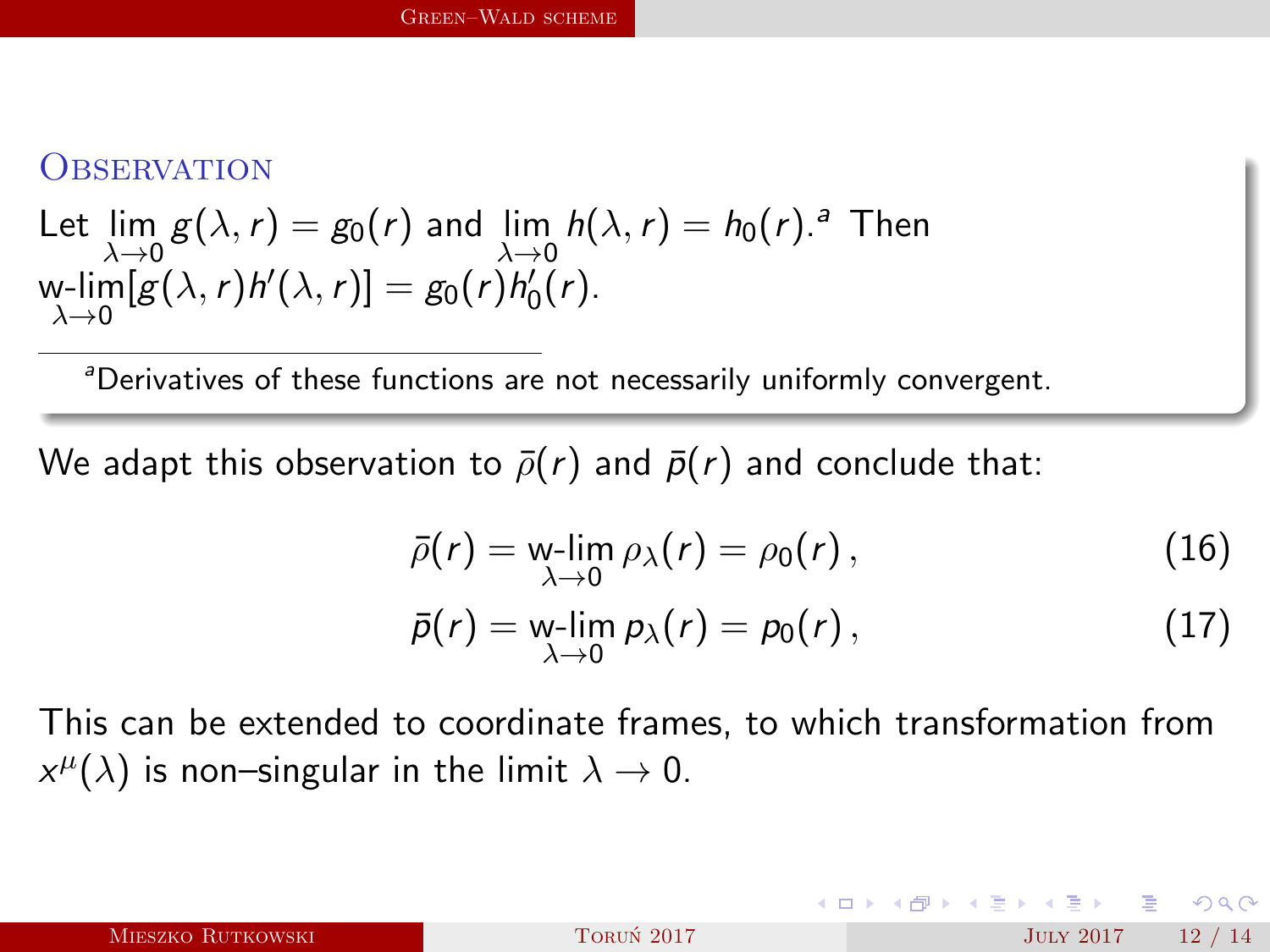## <span id="page-12-0"></span>**CONCLUSIONS**

- **1** Although the backreaction was appearing, it's order was very small (Maximally  $\frac{\delta p}{\rho} \sim \frac{1}{1000}$  in the center of the star).
- Backreaction (devitation from the density–pressure relation) may have different forms within this model
- **3** Backreaction is connected to the specific choice of the "background"
- **4** Green–Wald framework is giving trivial backreaction in static, spherically symmetric case in a certain class of coordinate frames.

 $\Omega$